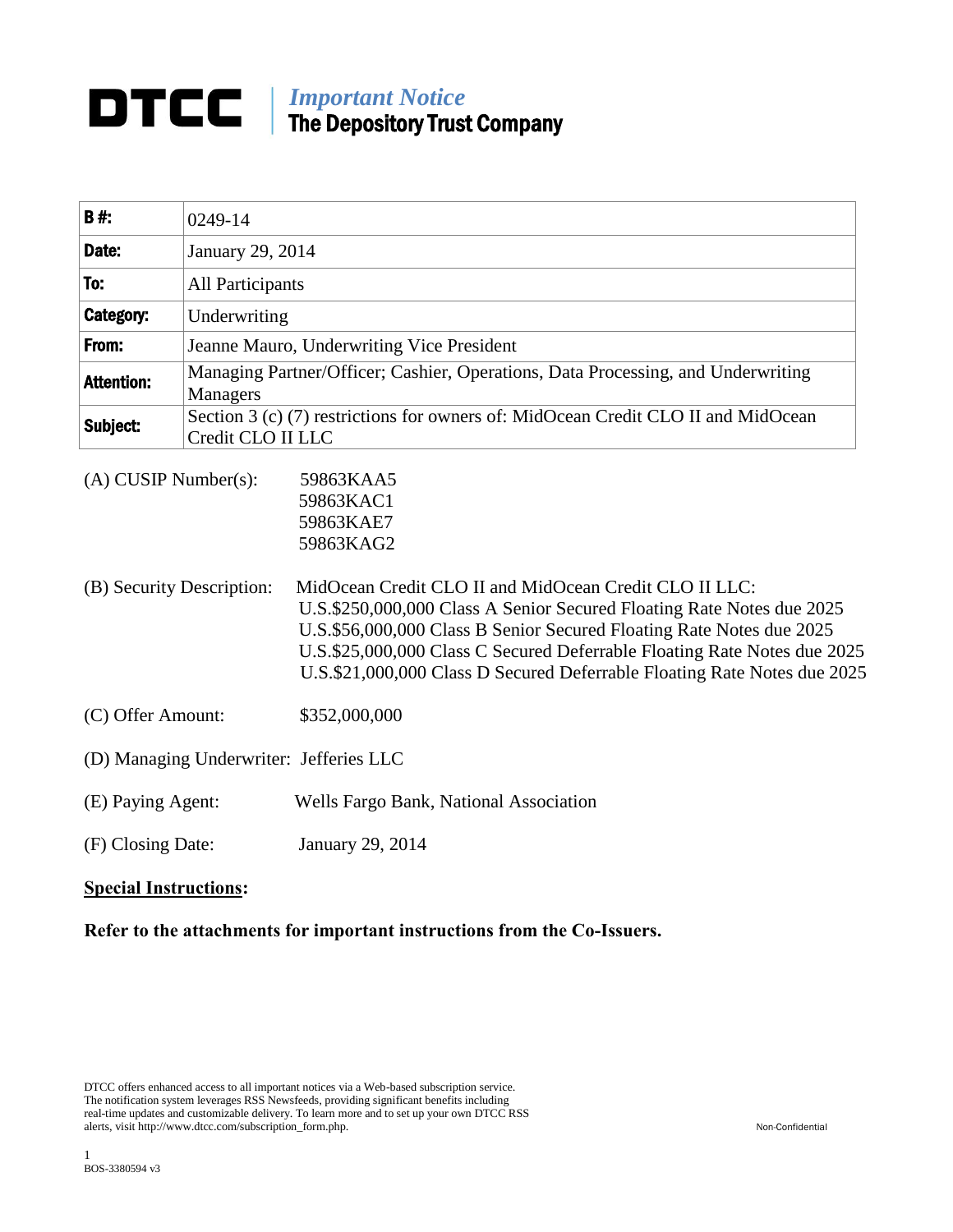## **MidOcean Credit CLO II**

c/o Cayman Trust Limited Landmark Square, First Floor 64 Earth Close PO Box 715 Grand Cayman KY1-1107, Cayman Islands

## **MidOcean Credit CLO II LLC**

c/o Puglisi & Associates 850 Library Avenue, Suite 204 Newark, Delaware 19711

MidOcean Credit CLO II (the "Issuer") and MidOcean Credit CLO II LLC (the "Co-Issuer" and, together with the Issuer, the "Co-Issuers"):

U.S.\$250,000,000 Class A Senior Secured Floating Rate Notes due 2025 ("Class A Notes") U.S.\$56,000,000 Class B Senior Secured Floating Rate Notes due 2025 ("Class B Notes") U.S.\$25,000,000 Class C Secured Deferrable Floating Rate Notes due 2025 ("Class C Notes") U.S.\$21,000,000 Class D Secured Deferrable Floating Rate Notes due 2025 ("Class D Notes")

CUSIP 59863KAA5 (Class A Notes) CUSIP 59863KAC1 (Class B Notes) CUSIP 59863KAE7 (Class C Notes) CUSIP 59863KAG2 (Class D Notes)

The Co-Issuers and Jefferies LLC (the "Initial Purchaser") are putting Participants on notice that they are required to follow these purchase and transfer restrictions with regard to the above-referenced securities.

In order to qualify for the exemption provided by Section  $3(c)(7)$  under the Investment Company Act of 1940, as amended (the "Investment Company Act"), and the exemption provided by Rule 144A under the Securities Act of 1933, as amended (the "Securities Act"), offers, sales and resales of the securities listed above (the "Co-Issued Notes") within the United States or to U.S. Persons may only be made in minimum denominations of \$250,000 and integral multiples of \$1,000 in excess thereof, to "qualified institutional buyers" ("QIBs") within the meaning of Rule 144A that are also "qualified purchasers" ("QPs") within the meaning of Section 2(a)(51)(A) of the Investment Company Act. Each purchaser of Co-Issued Notes (1) represents to and agrees with the Co-Issuers and the Initial Purchaser that (A) (i) the purchaser is a QIB who is a QP (a " $QIB/QP$ "); (ii) the purchaser is not a broker-dealer which owns and invests on a discretionary basis less than \$25 million in securities of unaffiliated issuers; (iii) the purchaser is not a participant-directed employee plan, such as a  $401(k)$  plan; (iv) the QIB/QP is acting for its own account, or the account of another QIB/QP; (v) the purchaser is not formed for the purpose of investing in the Co-Issuers; (vi) the purchaser, and each account for which it is purchasing, will hold and transfer at least the minimum denomination of Co-Issued Notes; (vii) the purchaser understands that the Co-Issuers may receive a list of participants holding positions in its securities from one or more book-entry depositaries; and (viii) the purchaser will provide notice of the transfer restrictions to any subsequent transferees; or (B) it is not a U.S. Person and is purchasing the